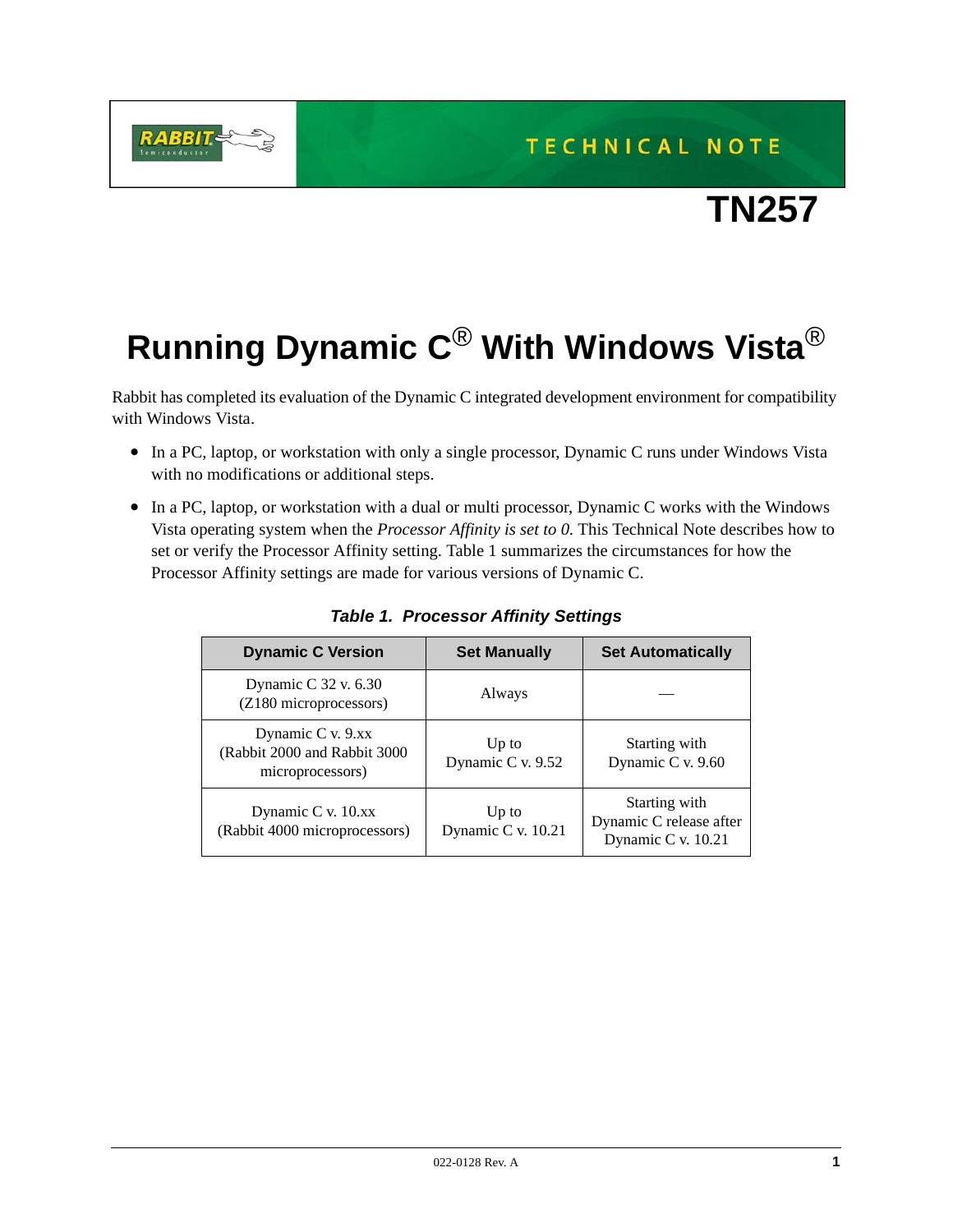## **Set/Verify Processor Affinity Manually**

- 1. Once Dynamic C is installed, start Dynamic C by double-clicking the Dynamic C icon on your desktop or in your **Start** menu.
- 2. Open the Windows Task Manager by right-clicking an empty space on the Windows taskbar, and then clicking **Task Manager**.
- 3. Click on the "Processes" tab in the Windows Task Manager, and select the Dynamic C image name. The image name you are looking for will be that of the Dynamic C **.exe** file, which will likely have the format **Dcrab\_xxx**, where **xxx** corresponds to the version number.

| <b>Windows Task Manager</b> |                               |                          |     |                             |  |
|-----------------------------|-------------------------------|--------------------------|-----|-----------------------------|--|
| <b>Options</b><br>File      | View<br>Help                  |                          |     |                             |  |
| <b>Applications</b>         | Processes                     | Performance   Networking |     |                             |  |
| Image Name                  |                               | <b>User Name</b>         | CPU | Mem Usage                   |  |
|                             | ac conduit en.exe             | user7                    | 00  | 7,652K                      |  |
| acrotray.exe                |                               | user7                    | 00  | 3,876K                      |  |
| WINWORD.EXE                 |                               | user7                    | 00  | 43,684K                     |  |
| OLITLOOK.EXE                |                               | user7                    | 00  | 7.264K                      |  |
|                             | communicator.exe              | user7                    | 00  | 12,812K                     |  |
| ctfmon.exe                  |                               | user7                    | 00  | 5,528K                      |  |
| attask.exe                  |                               | user7                    | 00  | 2.104K                      |  |
| PccNTMon.exe                |                               | user7                    | 00  | 4.196K                      |  |
| AGRSMMSG.exe                |                               | user7                    | 00  | 2,248K                      |  |
| WISPTIS.EXE                 |                               | user7                    | 00  | 3,768K                      |  |
| AOM.exe                     |                               | user7                    | 00  | 6,464K                      |  |
|                             | roiFileTransferAg             | user7                    | 00  | 22,304K                     |  |
| SCHView.exe                 |                               | user7                    | 00  | 2,972K                      |  |
| wmipryse.exe                |                               | <b>SYSTEM</b>            | 00  | 8,864K                      |  |
| explorer.exe                |                               | user7                    | 02  | 16,972K                     |  |
| Dcrab 10.11.exe             |                               | user7                    | 00  | 2,500 K                     |  |
| FH7.exe                     |                               | user7                    | 94  | 4,248K                      |  |
| Ymsgr_tray.exe              |                               | user7                    | 00  | 4,444K                      |  |
| FSHOT6.EXE                  |                               | user7                    | 00  | 8,952K                      |  |
| Tml isten.exe               |                               | <b>SYSTEM</b>            | nn  | 7.348K                      |  |
|                             | Show processes from all users |                          |     | <b>End Process</b>          |  |
| Processes: 43               |                               | CPU Usage: 100%          |     | Commit Charge: 439M / 1090M |  |

4. Right-click on the Dynamic C image name, then click **Set Affinity…**.

| <b>End Process</b>      |  |
|-------------------------|--|
| <b>End Process Tree</b> |  |
| Debug                   |  |
|                         |  |
| <b>Set Priority</b>     |  |
|                         |  |
| Set Affinity            |  |

5. You will see a list of available processors and check boxes. Only **CPU0** needs to be checked. *Uncheck* any other processors if they are checked. Click **OK**, and close the Windows Task Manager.

| $\boxtimes$ CPU0   CPU1 |
|-------------------------|
| [OK ] Cancel]           |